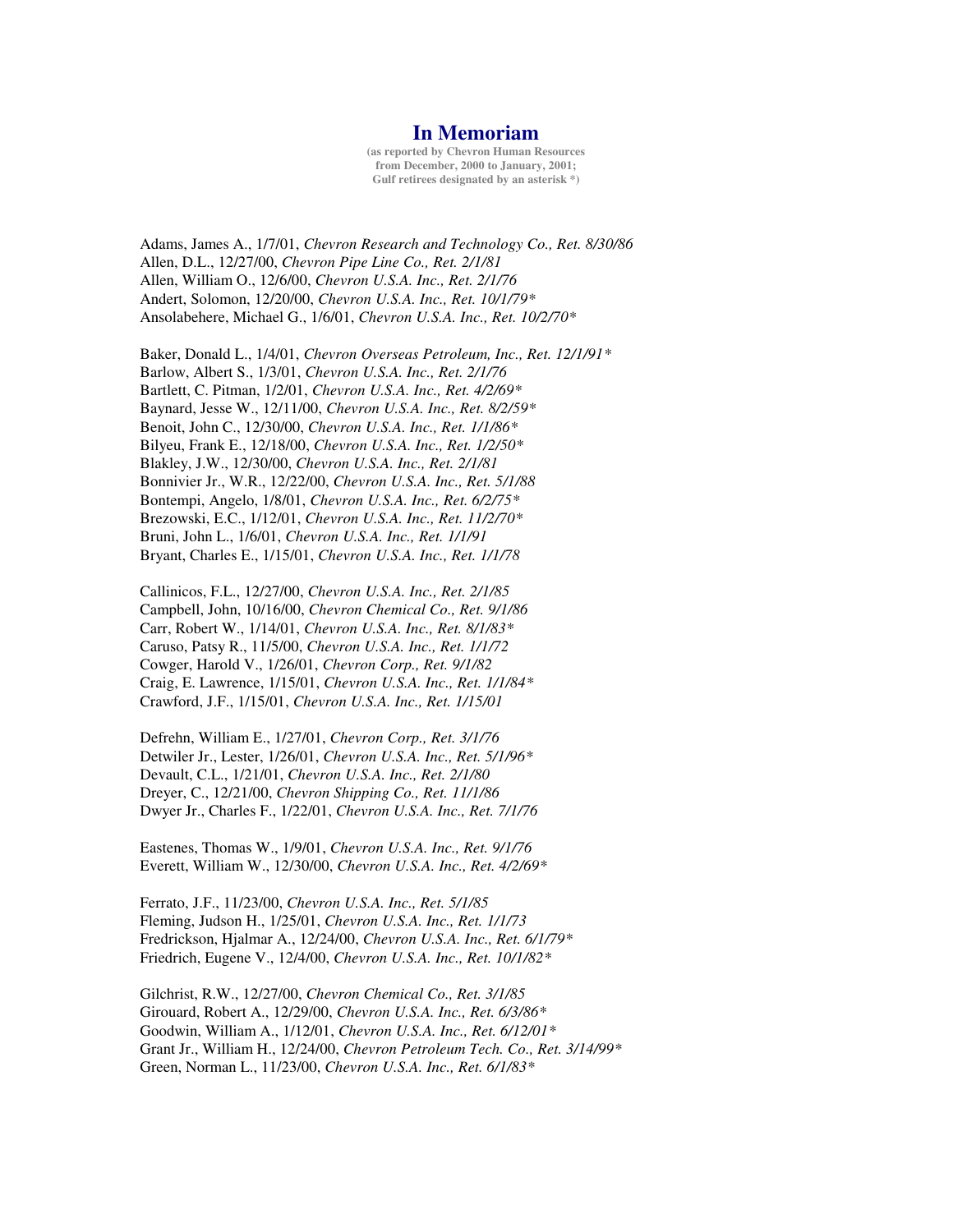Hackney, Bobby D., 1/28/01, *Chevron U.S.A. Inc., Ret. 9/29/93* Hall, W. Keith, 1/3/01, *Chevron U.S.A. Inc., Ret. 8/18/73\** Hamrick, Helen G., 1/22/01, *Chevron U.S.A. Inc., Ret. 2/1/76* Hanson, Chester A., 1/18/01, *Chevron U.S.A. Inc., Ret. 4/2/71\** Harrigan, Clarence A., 1/28/01, *Chevron U.S.A. Inc., Ret. 5/2/74\** Harrison, Brown, 12/25/00, *Chevron U.S.A. Inc., Ret. 7/2/78\** Haviland, Billy J., 1/31/01, *Warren Petroleum Co., Ret. 1/1/92\** Hawk, Henry A., 1/19/01, *Chevron U.S.A. Inc., Ret. 7/2/72\** Hayden, James J., 12/31/00, *Chevron U.S.A. Inc., Ret. 10/1/81\** Hebert, Roland J., 1/21/01, *Chevron U.S.A. Inc., Ret. 4/2/73\** Hester, Hazel L., 10/16/00, *Chevron U.S.A. Inc., Ret. 10/1/67* Hill, Fred C., 1/24/01, *Chevron U.S.A. Inc., Ret. 5/30/92* Hillback, Elliott D., 1/3/01, *Chevron Corp., Ret. 12/1/76* Hodges, James H., 1/1/01, *Chevron U.S.A. Inc., Ret. 1/1/89* Housenfluck Jr., Thomas H., 1/12/01, *Chevron U.S.A. Inc., Ret. 1/1/82\** Hussey, John T., 1/7/01, *Chevron U.S.A. Inc., Ret. 10/2/68\** Hyde Jr., Dallas G., 1/8/01, *Chevron U.S.A. Inc., Ret. 1/1/73*

Jahr, Dwight E., 12/11/00, *Chevron U.S.A. Inc., Ret. 11/1/71* Journeay, Warren L., 1/16/01, *Chevron U.S.A. Inc., Ret. 11/1/71*

Kammermeier, Robert J., 1/1/01, *Chevron U.S.A. Inc., Ret. 8/1/85\** Keller, Luther E., 1/21/01, *Chevron Chemical Co., Ret. 1/1/78* Kennedy, James P., 1/4/01, *Chevron U.S.A. Inc., Ret. 3/2/75\** Kildea, Thomas A., 11/26/00, *Chevron U.S.A. Inc., Ret. 6/1/80\** Koon, David C., 12/5/00, *Chevron U.S.A. Inc., Ret. 11/1/76* Kottcamp, Charles F., 1/5/01, *Chevron U.S.A. Inc., Ret. 2/2/77\** Krul, F.A., 12/13/00, *Chevron Chemical Co., Ret. 4/1/85* Kubala Jr., Henry, 12/29/00, *Chevron U.S.A. Inc., Ret. 7/1/86\**

Laughlin, John B., 12/30/00, *Chevron U.S.A. Inc., Ret. 7/1/84\** Lightfoot, Caswell, C., 1/2/01, *Chevron U.S.A. Inc., Ret. 4/2/82\**

Martin, Robert E., 1/6/01, *Chevron U.S.A. Inc., Ret. 10/1/78\** Matthews, Leona M., 1/3/01, *Chevron U.S.A. Inc., Ret. 7/1/85\** McIntire, R.C., 12/27/00, *Chevron U.S.A. Inc., Ret. 8/1/81* McShane, Orrice C., 1/9/01, *Chevron U.S.A. Inc., Ret. 7/1/76* Meyer Jr., Emil H., 12/28/00, *Chevron U.S.A., Inc., Ret. 2/2/74\** Meyer, W. Keith, 12/23/00, *Chevron U.S.A. Inc., Ret. 9/1/85\** Miller, Allen R., 12/6/00, *Chevron U.S.A. Inc., Ret. 3/2/76\** Millican, Jack, 1/7/01, *Chevron U.S.A. Inc., Ret. 9/2/73\**

Nauss, Francis E., 12/22/00, *Chevron U.S.A. Inc., Ret. 7/2/74\** Nelson, Elbert W., 1/3/01, *Chevron U.S.A. Inc., Ret. 3/1/80* Novascone, Charles B., 1/19/01, *Chevron U.S.A. Inc., Ret. 2/1/79*

Owings, Markley J., 1/13/01, *Chevron U.S.A. Inc., Ret. 3/1/83\** Ozenberger, Betty, 1/13/01, *Chevron U.S.A. Inc., Ret. 8/1/83\**

Parker, Lewis C., 1/24/01, *Chevron U.S.A. Inc., Ret. 1/1/81\** Pegrum, Douglas F., 1/10/01, *Chevron Chemical Co., Ret. 10/1/86* Phillips, N.B., 1/30/01, *Chevron U.S.A. Inc., Ret. 7/1/85* Pinner, H.M., 10/12/00, *Chevron U.S.A. Inc., Ret. 10/2/71\** Pixley, J.B., 1/18/01, *Chevron U.S.A. Inc., Ret. 2/1/84*